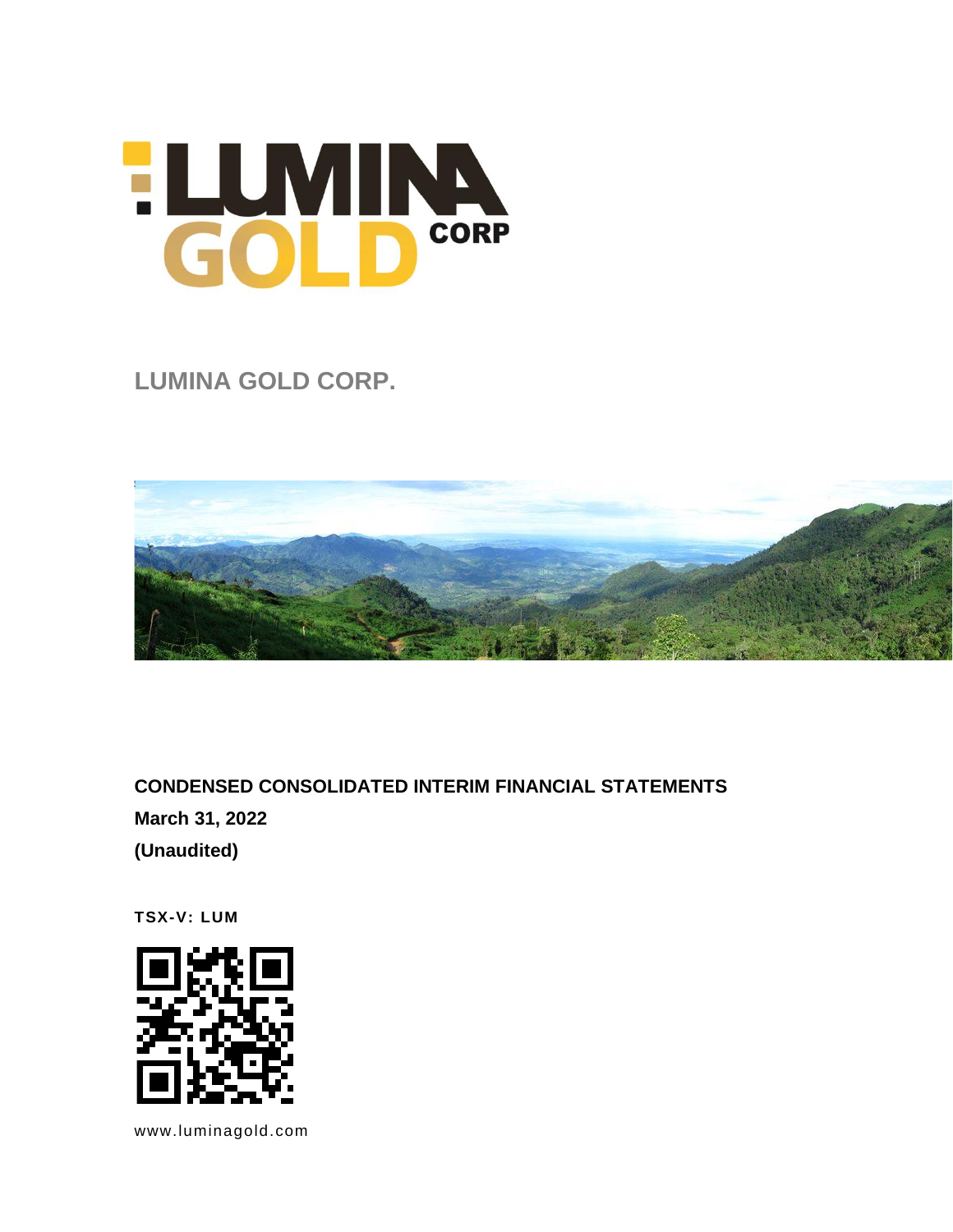# **LUMINA GOLD CORP. CONDENSED CONSOLIDATED INTERIM STATEMENTS OF FINANCIAL POSITION**

# Unaudited

(expressed in U.S. dollars)

|                                          | <b>Note</b><br>March 31, 2022 |                  | December 31, 2021 |
|------------------------------------------|-------------------------------|------------------|-------------------|
| <b>ASSETS</b>                            |                               |                  |                   |
| <b>Current assets</b>                    |                               |                  |                   |
| Cash                                     | 3                             | \$<br>7,675,767  | \$<br>12,032,208  |
| Other receivables                        | 4                             | 65,495           | 63,728            |
| Prepaid expenses                         |                               | 75,732           | 104,812           |
| <b>Total current assets</b>              |                               | 7,816,994        | 12,200,748        |
| <b>Non-current assets</b>                |                               |                  |                   |
| Environmental deposit                    |                               | 51,513           | 51,069            |
| Property and equipment                   | 5                             | 3,939,385        | 3,906,663         |
| Exploration and evaluation asset         | 6(a)                          | 1,701,100        | 1,701,100         |
| <b>Total assets</b>                      |                               | \$<br>13,508,992 | 17,859,580<br>\$  |
| <b>LIABILITIES</b>                       |                               |                  |                   |
| <b>Current liabilities</b>               |                               |                  |                   |
| Accounts payable and accrued liabilities |                               | \$<br>2,271,045  | \$<br>712,689     |
| Current portion of lease obligations     | 5                             | 37,444           |                   |
| <b>Total current liabilities</b>         |                               | 2,308,489        | 712.689           |
| <b>Non-current liabilities</b>           |                               |                  |                   |
| Lease obligations                        | 5                             | 30,351           |                   |
| <b>Total liabilities</b>                 |                               | 2,338,840        | 712,689           |
| <b>EQUITY</b>                            |                               |                  |                   |
| Share capital                            | 8                             | 107,982,988      | 107,979,969       |
| Share-based payment reserve              |                               | 6,646,957        | 6,485,901         |
| Accumulated deficit                      |                               | (103, 459, 793)  | (97, 318, 979)    |
| <b>Total equity</b>                      |                               | 11,170,152       | 17,146,891        |
| <b>Total liabilities and equity</b>      |                               | \$<br>13,508,992 | \$<br>17,859,580  |

Going concern (Note 2(b)) Commitments and contingent liability (Note 17) Subsequent event (Note 18)

# APPROVED BY THE DIRECTORS

*"Marshall Koval"*

**Director** 

*"Donald Shumka"*

**Director**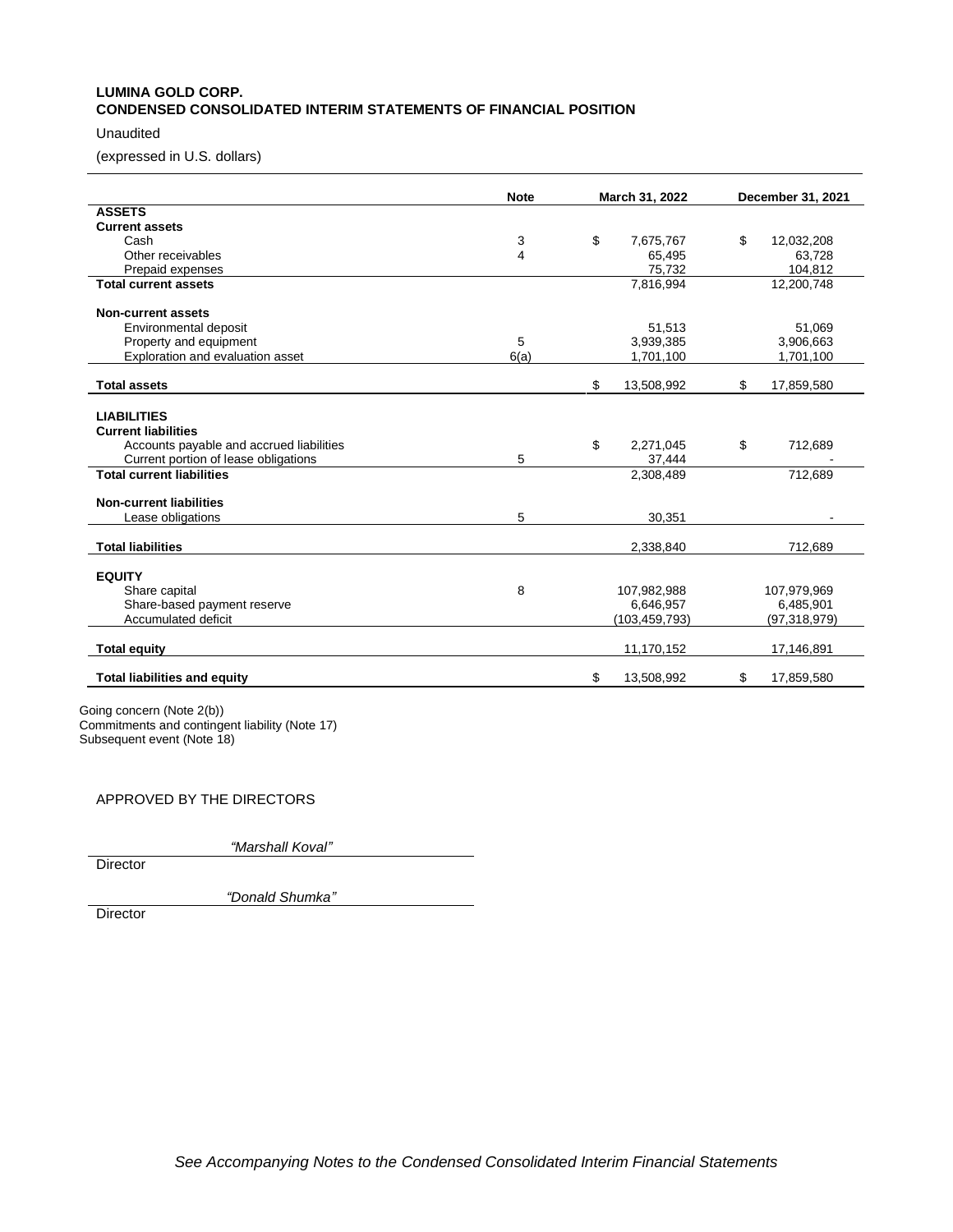# **LUMINA GOLD CORP. CONDENSED CONSOLIDATED INTERIM STATEMENTS OF LOSS AND COMPREHENSIVE LOSS**

# **For the three months ended March 31, 2022 and 2021**

## Unaudited

(expressed in U.S. dollars)

|                                                                   | <b>Note</b> | Three months ended March 31,<br>2022 |     | 2021        |
|-------------------------------------------------------------------|-------------|--------------------------------------|-----|-------------|
| <b>Expenses</b>                                                   |             |                                      |     |             |
| Exploration and evaluation ("E&E") expenditures                   | $6(b)$ , 16 | \$<br>5,707,411                      | \$  | 1,162,026   |
| Fees, salaries and other employee benefits                        | 10, 16      | 304,517                              |     | 276,898     |
| General and administration ("G&A")                                | 16          | 114,456                              |     | 197,153     |
| Professional fees                                                 |             | 28,112                               |     | 103,666     |
| Insurance                                                         |             | 23,069                               |     | 6,891       |
|                                                                   |             | (6, 177, 565)                        |     | (1,746,634) |
|                                                                   |             |                                      |     |             |
| Other income (expenses)                                           |             |                                      |     |             |
| Interest income and other                                         |             | 5,421                                |     | 342         |
| Interest and financing expense                                    |             | (1,645)                              |     | (59, 877)   |
| Foreign exchange gain (loss)                                      |             | 32,975                               |     | (33, 895)   |
|                                                                   |             | 36,751                               |     | (93, 430)   |
| Net loss and comprehensive loss for the period                    |             | \$<br>(6, 140, 814)                  | \$. | (1,840,064) |
|                                                                   |             |                                      |     |             |
|                                                                   |             |                                      |     |             |
| Loss per share – basic and diluted                                | 11          | \$<br>(0.02)                         | \$  | (0.01)      |
|                                                                   |             |                                      |     |             |
| Weighted average number of shares outstanding – basic and diluted | 11          | 376,356,273                          |     | 333,741,083 |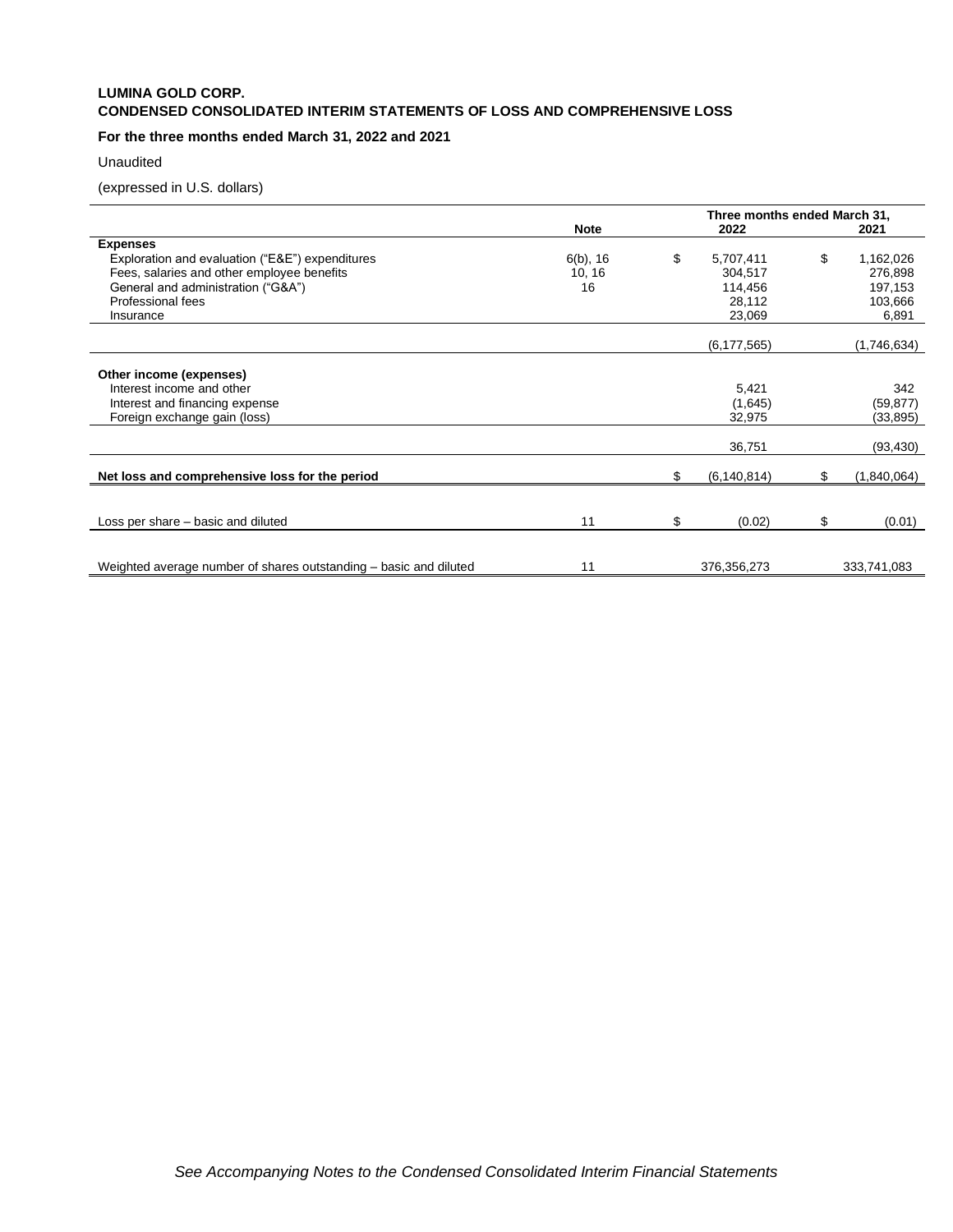# **LUMINA GOLD CORP. CONDENSED CONSOLIDATED INTERIM STATEMENTS OF CASH FLOWS**

# **For the three months ended March 31, 2022 and 2021**

# Unaudited

(expressed in U.S. dollars)

|                                                         |                | Three months ended March 31, |                   |
|---------------------------------------------------------|----------------|------------------------------|-------------------|
|                                                         | <b>Note</b>    | 2022                         | 2021              |
| <b>Operating activities</b>                             |                |                              |                   |
| Loss for the period                                     |                | \$<br>(6, 140, 814)          | \$<br>(1,840,064) |
| Adjustment for non-cash items:                          |                |                              |                   |
| Depreciation                                            | 5              | 43,925                       | 46,013            |
| Environmental deposit interest earned                   |                | (444)                        | (93)              |
| Foreign exchange on standby loan                        | 7              |                              | 36,049            |
| Share-based payment                                     | 9(a)           | 161,056                      | 155,711           |
| Deduct: interest income                                 |                | (4, 977)                     | (249)             |
| Add: interest and financing expense                     |                | 1,645                        | 59,877            |
| Net changes in non-cash working capital items:          |                |                              |                   |
| Other receivables                                       |                | (1,767)                      | 6,249             |
| Prepaid expenses                                        |                | 29,080                       | 26,444            |
| Accounts payable and accrued liabilities                |                | 1,558,356                    | 6,569             |
|                                                         |                |                              |                   |
| Net cash utilized in operating activities               |                | (4,353,940)                  | (1,503,494)       |
| <b>Investing activities</b>                             |                |                              |                   |
| Payment of environmental deposit                        |                |                              | (49, 473)         |
| Interest received                                       |                | 4,977                        | 249               |
|                                                         |                |                              |                   |
| Net cash provided by (utilized in) investing activities |                | 4,977                        | (49, 224)         |
| <b>Financing activities</b>                             |                |                              |                   |
| Payment of lease obligations                            | 5              | (8, 852)                     | (9,711)           |
| Interest paid re lease obligations                      | 5              | (1,645)                      | (786)             |
| Standby loan proceeds                                   | $\overline{7}$ |                              | 1,174,702         |
| Standby loan fees paid                                  | $\overline{7}$ |                              | (11, 747)         |
| Shares issued on exercise of stock options              | 8(a)           |                              | 78,714            |
| Reimbursement of share issue costs                      | 8(b)           | 3,019                        |                   |
|                                                         |                |                              |                   |
| Net cash (utilized in) provided by financing activities |                | (7, 478)                     | 1,231,172         |
|                                                         |                |                              |                   |
| Decrease in cash                                        |                | (4,356,441)                  | (321, 546)        |
| Cash, beginning of period                               |                | 12,032,208                   | 535,781           |
| Cash, end of period                                     | 3              | \$<br>7,675,767              | \$<br>214,235     |

**Non-cash investing activity:** see Note 5 for details of right-of-use asset additions.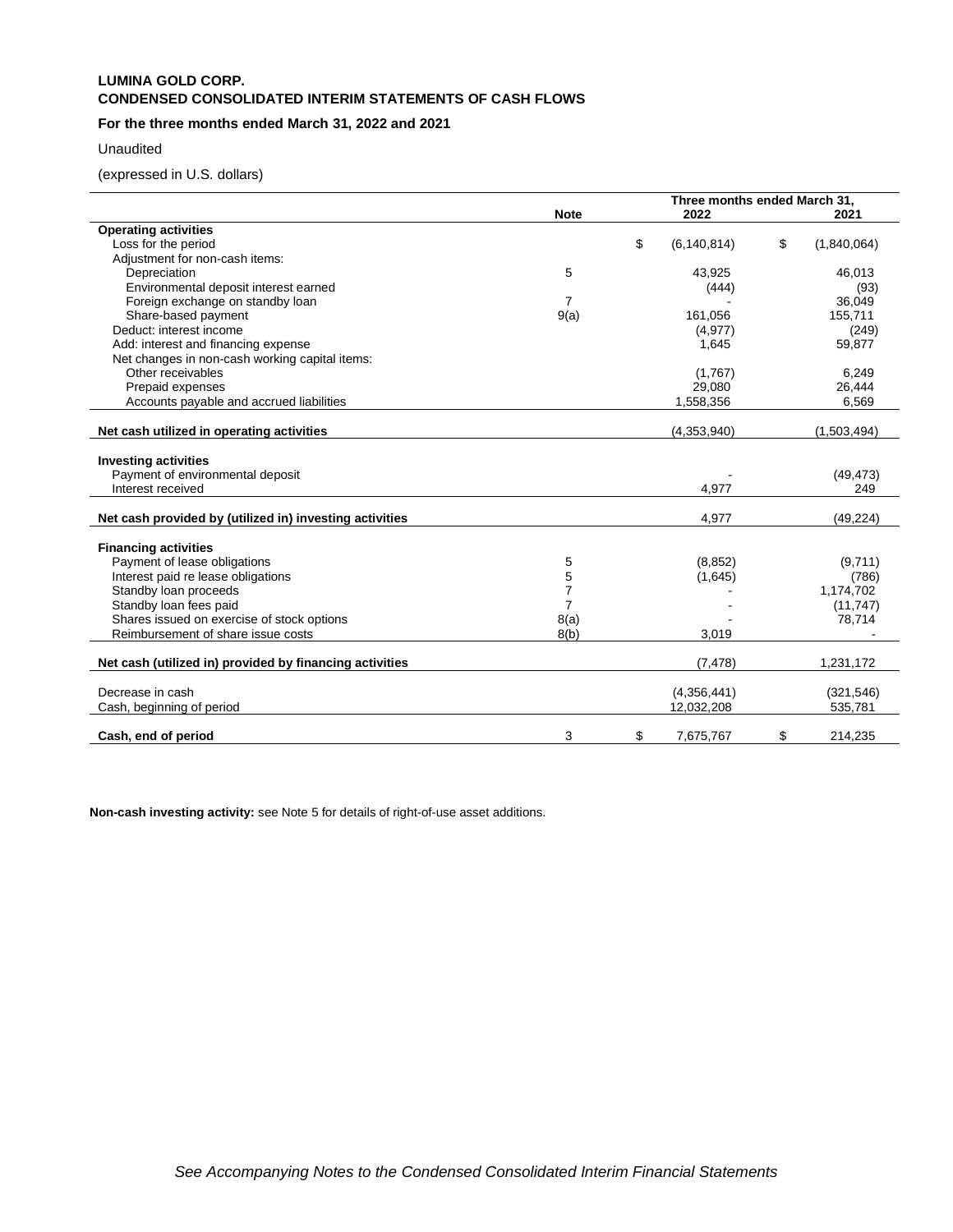# **LUMINA GOLD CORP. CONDENSED CONSOLIDATED INTERIM STATEMENTS OF CHANGES IN EQUITY**

**For the three months ended March 31, 2022 and 2021**

Unaudited

(expressed in U.S. dollars)

|                                                                                                               |              | <b>Share Capital</b>   |                             | Share-based                            | <b>Accumulated</b>                  |    |                                                 |
|---------------------------------------------------------------------------------------------------------------|--------------|------------------------|-----------------------------|----------------------------------------|-------------------------------------|----|-------------------------------------------------|
|                                                                                                               | <b>Note</b>  | Number of shares       | Amount                      | <b>Payment Reserve</b>                 | <b>Deficit</b>                      |    | Total                                           |
| Balance, December 31, 2020<br>Exercise of stock options<br>Share-based payment<br>Comprehensive loss          | 8(a)<br>9(a) | 333,616,428<br>193,829 | \$<br>88,026,357<br>139.810 | \$<br>6.176.775<br>(61,096)<br>155.711 | \$<br>(89, 395, 341)<br>(1,840,064) | S  | 4,807,791<br>78,714<br>155,711<br>(1,840,064)   |
| <b>Balance, March 31, 2021</b>                                                                                |              | 333,810,257            | 88,166,167                  | 6,271,390                              | (91, 235, 405)                      |    | 3,202,152                                       |
| Balance, December 31, 2021<br>Reimbursement of share issue costs<br>Share-based payment<br>Comprehensive loss | 8(b)<br>9(a) | 376, 356, 273          | \$<br>107.979.969<br>3.019  | \$<br>6,485,901<br>161.056             | \$<br>(97,318,979)<br>(6, 140, 814) | \$ | 17,146,891<br>3,019<br>161.056<br>(6, 140, 814) |
| <b>Balance, March 31, 2022</b>                                                                                |              | 376, 356, 273          | 107.982.988                 | 6,646,957                              | (103, 459, 793)                     |    | 11,170,152                                      |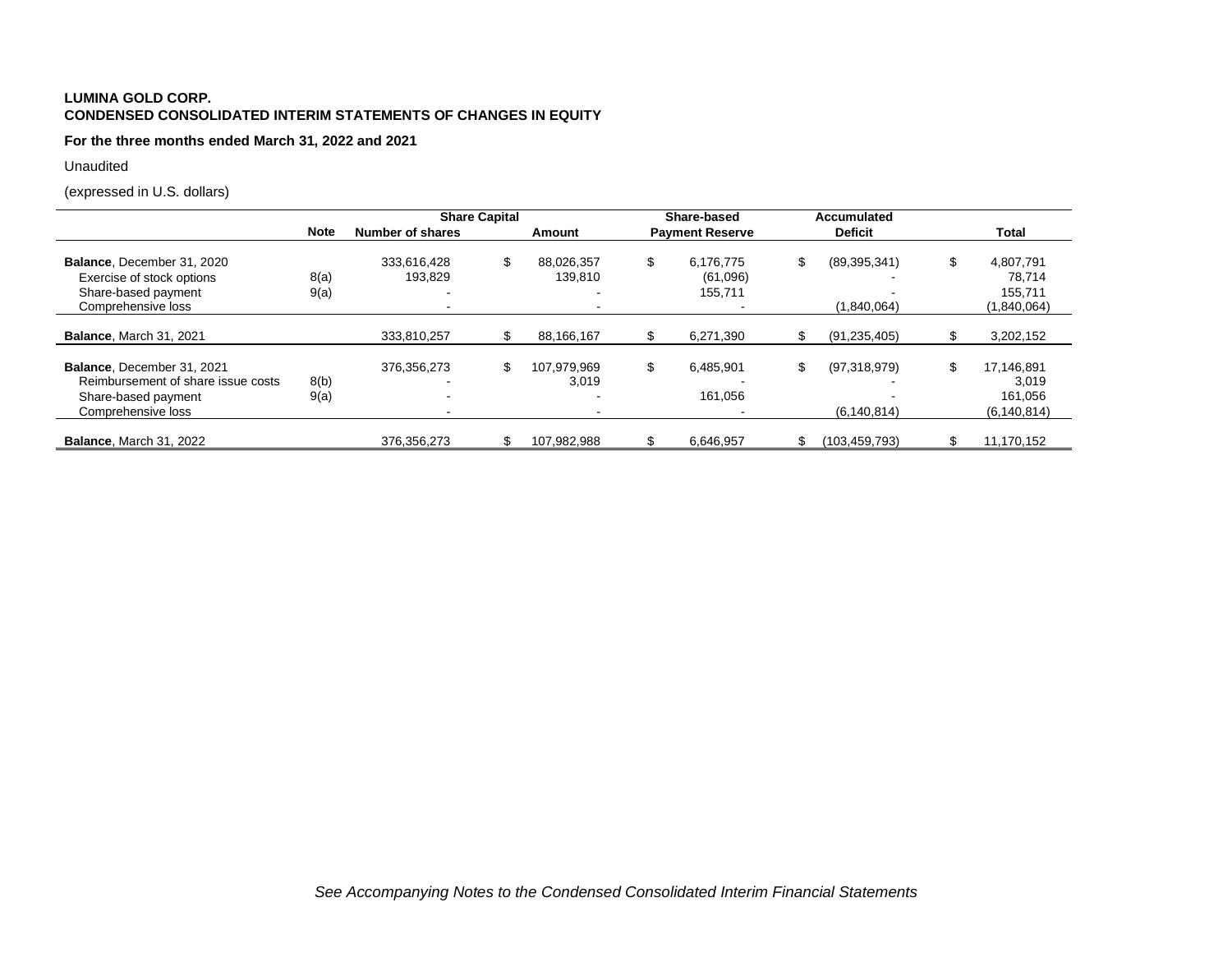## **Three months ended March 31, 2022 and 2021**

**Unaudited** 

(expressed in U.S. dollars)

# **1. NATURE OF OPERATIONS**

Lumina Gold Corp. ("Lumina") is a publicly listed company incorporated under the Company Act of British Columbia on March 22, 1988. Lumina is listed on the TSX-Venture Exchange, having the symbol LUM.V. Lumina and its wholly owned subsidiaries (collectively referred to as the "Company") are engaged in the acquisition, exploration and development of mineral resources in Ecuador. The Company is considered to be in the exploration stage as it has not placed its mineral property into production.

Lumina's head office and principal business address is Suite 410, 625 Howe Street, Vancouver, British Columbia, V6C 2T6. Lumina's registered and records office is located at 1200 – 200 Burrard Street, Vancouver, British Columbia, V7X 1T2.

#### **2. BASIS OF PREPARATION, GOING CONCERN AND SUMMARY OF SIGNIFICANT ACCOUNTING POLICIES**

#### **(a) Basis of preparation**

These condensed consolidated interim financial statements of the Company for the three months ended March 31, 2022 and 2021, have been prepared in accordance with IAS 34 *Interim Financial Reporting.* They do not include all of the information and disclosures required in full annual financial statements and should be read in conjunction with the Company's audited consolidated financial statements for the year ended December 31, 2021 which have been prepared in accordance with International Financial Reporting Standards ("IFRS") as issued by the International Accounting Standards Board ("IASB"). These condensed consolidated interim financial statements have been prepared on a historical cost basis and are presented in U.S. dollars, except as specifically noted for Canadian dollar amounts shown as "C\$".

These condensed consolidated interim financial statements were approved and authorized for issue by the Board of Directors on May 26, 2022.

#### **(b) Going concern**

These condensed consolidated interim financial statements have been prepared on the going concern basis which assumes that the Company will be able to realize, in the foreseeable future, its assets and discharge its liabilities in the normal course of business as they come due. As at March 31, 2022, the Company has incurred cumulative losses of \$103,459,793 and has reported a net loss of \$6,140,814 for the three months ended March 31, 2022. The ability of the Company to continue as a going concern is dependent upon obtaining additional financing, entering into a joint venture, a merger or other business combination transaction involving a third party, sale of all or a portion of the Company's assets, the outright sale of the Company, the successful development of the Company's mineral property interests or a combination thereof. The Company believes that it will be able to continue as a going concern for the foreseeable future based on its cashflow forecasts and the ability to reduce expenditures if required, along with the Company's historical and anticipated ability to raise additional financing to further advance the Company's Cangrejos Project. However, the Company will continue to incur losses in the development of its mineral exploration project and, as noted above, the Company will require additional funding in the future.

The COVID-19 pandemic continues to impact world affairs. The situation remains dynamic and the ultimate duration and magnitude of the impact on the economy, capital markets and the Company's financial position cannot be estimated at this time. The Company continues to monitor developments and adapt its business plans accordingly. The actual and threatened spread of COVID-19 globally could adversely impact the Company's ability to carry out its plans and raise capital.

There can be no assurance that management's plans to raise additional financing to further advance the Cangrejos Project will be successful. These factors indicate the existence of a material uncertainty that may cast significant doubt upon the Company's ability to continue as a going concern. These condensed consolidated interim financial statements do not include any adjustments to the recoverability and classification of recorded asset amounts and classification of liabilities that might be necessary should the Company be unable to continue as a going concern. Such adjustments could be material.

#### **(c) Significant accounting policies**

The significant accounting policies that have been applied, on a consistent basis, in the preparation of these condensed consolidated interim financial statements are included in the Company's audited consolidated financial statements for the year ended December 31, 2021. Those accounting policies have been used throughout all periods presented in the condensed consolidated interim financial statements.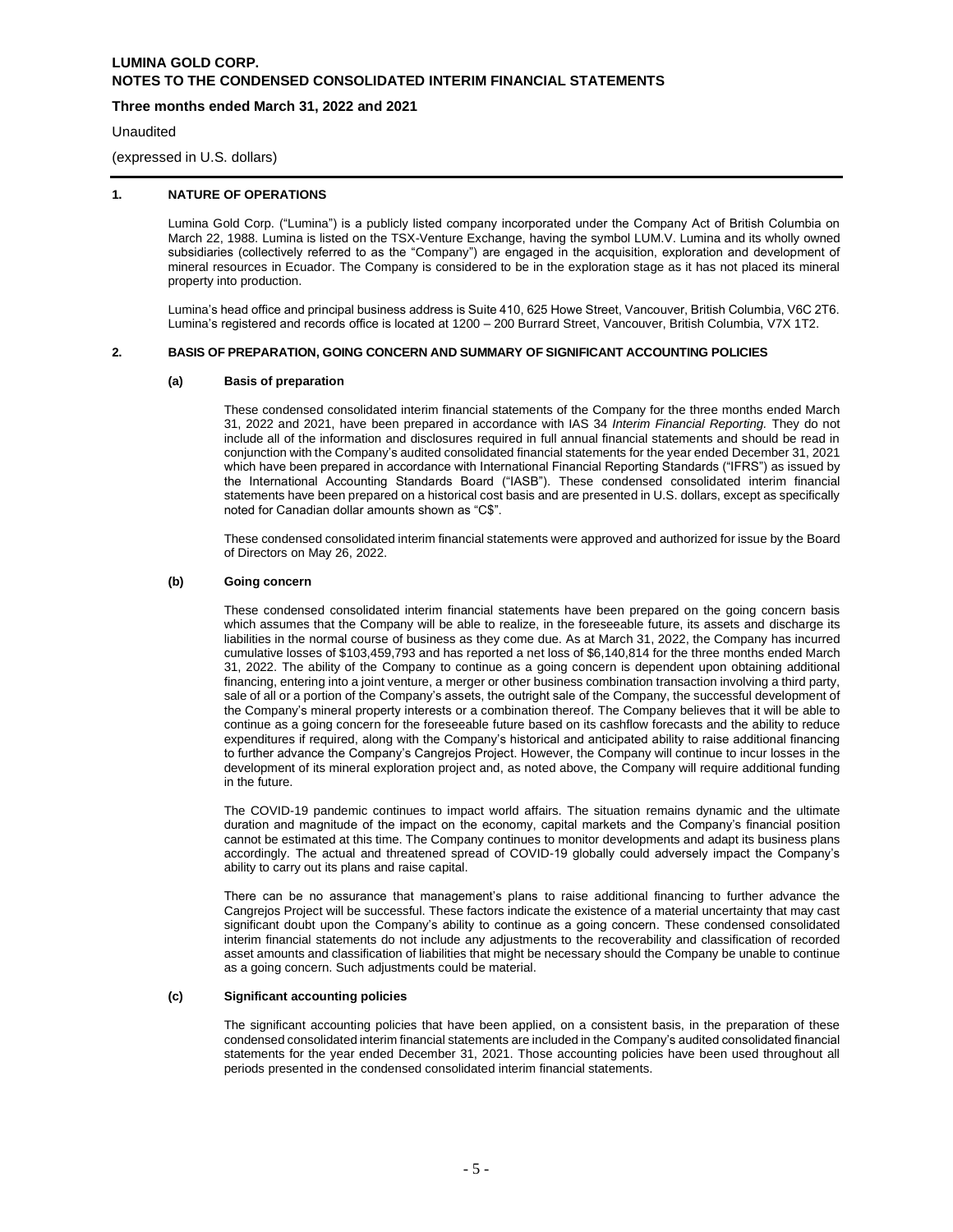# **Three months ended March 31, 2022 and 2021**

#### Unaudited

(expressed in U.S. dollars)

#### **2. BASIS OF PREPARATION, GOING CONCERN AND SUMMARY OF SIGNIFICANT ACCOUNTING POLICIES (continued)**

#### **(d) Significant accounting judgments and estimates**

The preparation of these condensed consolidated interim financial statements requires management to make estimates and judgments that affect the reported amounts of assets and liabilities at the date of the condensed consolidated interim financial statements and reported amounts of expenses during the reporting periods. Actual outcomes could differ from these estimates and judgments, which, by their nature, are uncertain. Significant judgments made by management in applying the Company's accounting policies and the key sources of estimation uncertainty are the same as those that applied to the annual consolidated financial statements as at and for the year ended December 31, 2021.

## **(e) Standards issued but not yet effective**

The Company has not early adopted any amendment, standard or interpretation that has been issued by the IASB but that is not yet effective, nor has it identified any such standard or interpretation that is expected to have a material impact on the Company's consolidated financial statements.

## **3. CASH**

The Company's cash, by currency, at March 31, 2022 and December 31, 2021 was as follows:

|                                                                                                                  | March 31, 2022         | December 31, 2021      |
|------------------------------------------------------------------------------------------------------------------|------------------------|------------------------|
| Cash at bank and in hand denominated in Canadian dollars<br>Cash at bank and in hand denominated in U.S. dollars | 2.063.899<br>5,611,868 | 4.528.299<br>7,503,909 |
|                                                                                                                  | 7,675,767              | 12.032.208             |

# **4. OTHER RECEIVABLES**

|                                            |   | March 31, 2022   |    | December 31, 2021 |
|--------------------------------------------|---|------------------|----|-------------------|
| Refundable goods and services tax<br>Other | S | 27,703<br>37.792 | S  | 23,917<br>39,811  |
|                                            |   | 65.495           | ۰D | 63,728            |

# **5. PROPERTY AND EQUIPMENT AND LEASE OBLIGATIONS**

|                                                                                                     | Land <sup>(1)</sup> |           | Property and<br>equipment |    | Right-of-use<br>("ROU") assets |    | Total                            |
|-----------------------------------------------------------------------------------------------------|---------------------|-----------|---------------------------|----|--------------------------------|----|----------------------------------|
| Cost<br>December 31, 2021<br><b>ROU</b> additions<br>ROU disposal                                   | \$                  | 2,708,805 | \$<br>1,707,950           | \$ | 108.659<br>76,647<br>(108,659) | \$ | 4,525,414<br>76,647<br>(108,659) |
| March 31, 2022                                                                                      | \$.                 | 2,708,805 | \$<br>1,707,950           | S  | 76,647                         | S  | 4,493,402                        |
| <b>Accumulated Depreciation</b><br>December 31, 2021<br>Depreciation for the period<br>ROU disposal | \$                  |           | \$<br>510.092<br>34,344   | \$ | 108,659<br>9,581<br>(108,659)  | \$ | 618,751<br>43,925<br>(108, 659)  |
| March 31, 2022                                                                                      | \$                  |           | \$<br>544,436             | \$ | 9,581                          | \$ | 554,017                          |
| Net book value<br>December 31, 2021                                                                 | \$                  | 2,708,805 | \$<br>1,197,858           | \$ |                                | \$ | 3,906,663                        |
| March 31, 2022                                                                                      | \$                  | 2,708,805 | \$<br>1,163,514           | \$ | 67,066                         | S  | 3,939,385                        |

<sup>(1)</sup>The Company has purchased various small local farm lands in the area of its mineral properties that are of strategic value representing important surface rights over which it has mineral rights and access.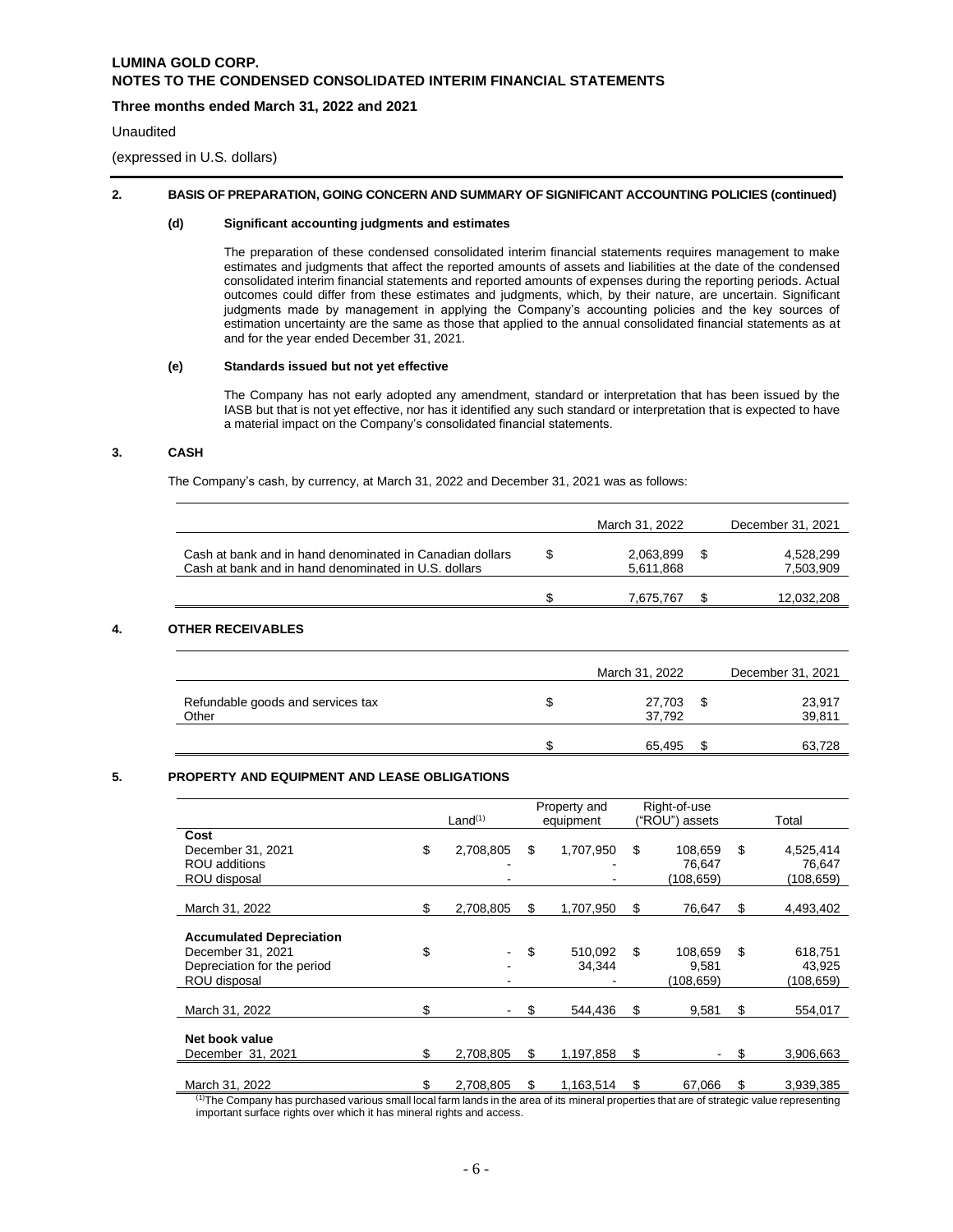# **Three months ended March 31, 2022 and 2021**

#### **Unaudited**

(expressed in U.S. dollars)

# **5. PROPERTY AND EQUIPMENT AND LEASE OBLIGATIONS (continued)**

Depreciation expense relating to property and equipment utilized in E&E activities is expensed to E&E and is included in field office costs.

#### *Right-of-use assets*

The Company has recognized ROU assets in relation to leases for office space and warehouses in Ecuador. The ROU assets were recognized based on the amount equal to the lease liability.

*Lease obligations*

A continuity of the lease liability for the three months ended March 31, 2022 is as follows:

| December 31, 2021  | จ | $\overline{\phantom{0}}$ |
|--------------------|---|--------------------------|
| Addition           |   | 76.647                   |
| Interest accretion |   | 1.645                    |
| Lease payments     |   | (10, 497)                |
|                    |   |                          |
| March 31, 2022     | S | 67,795                   |

# **6. EXPLORATION AND EVALUATION ASSET AND EXPENDITURES**

#### **(a) Exploration and evaluation asset**

The Company holds the following mineral exploration project and concession areas in Ecuador:

#### *Cangrejos*

The Company has seven contiguous mineral concessions (December 31, 2021 – seven) located near Machala in southwest Ecuador, collectively known as the "Cangrejos Project" and representing a land area of 6,373 hectares.

In December 2021, an Exploration Investment Protection Agreement ("EIPA") for the Cangrejos Project was signed with the Government of Ecuador (the "Government"). The EIPA provides a foundation that can be built upon as the Cangrejos Project advances, leading towards future negotiation of an Exploitation Agreement and Exploitation Investment Protection Agreement required for mine construction and operations. Such further negotiation would occur after the completion of a Pre-Feasibility Study for the Cangrejos Project. The EIPA explicitly covers an investment totalling a minimum of \$36 million for the period 2019-2024 and also covers investments by the Company in Ecuador from December 2010 to the end of 2018. The agreement also extends to any additional investments made in Ecuador during the period to 2024 and beyond. Under the terms of the EIPA, the Government pledges to maintain legal certainty and stability for the Company's investment, as well as to provide non-discriminatory treatment compared to other similar projects with regards to the administration, operation, expansion, and transfer of the Company's investments. In addition, the Government commits that it will not subject the Company and its investments to arbitrary or discriminatory measures. The guarantee also extends to property rights, barring any confiscation or other termination of rights without fair compensation, and also forbids restrictions on the legal transfer of the investment (e.g., the project or local holding companies) by the Company or its shareholders. The agreement also contains detailed procedures for dispute resolution, with arbitration in London pursuant to the rules of the International Chamber of Commerce.

#### *Annual expenditures / Acquisition cost and carrying value*

To maintain its mineral concessions the Company is required to meet certain spending requirements as communicated to the Government of Ecuador. The 2022 commitment related to such spending had been satisfied as at March 31, 2022.

The carrying value of the Company's Cangrejos Project at March 31, 2022 is \$1,701,100 (December 31, 2021 - \$1,701,100).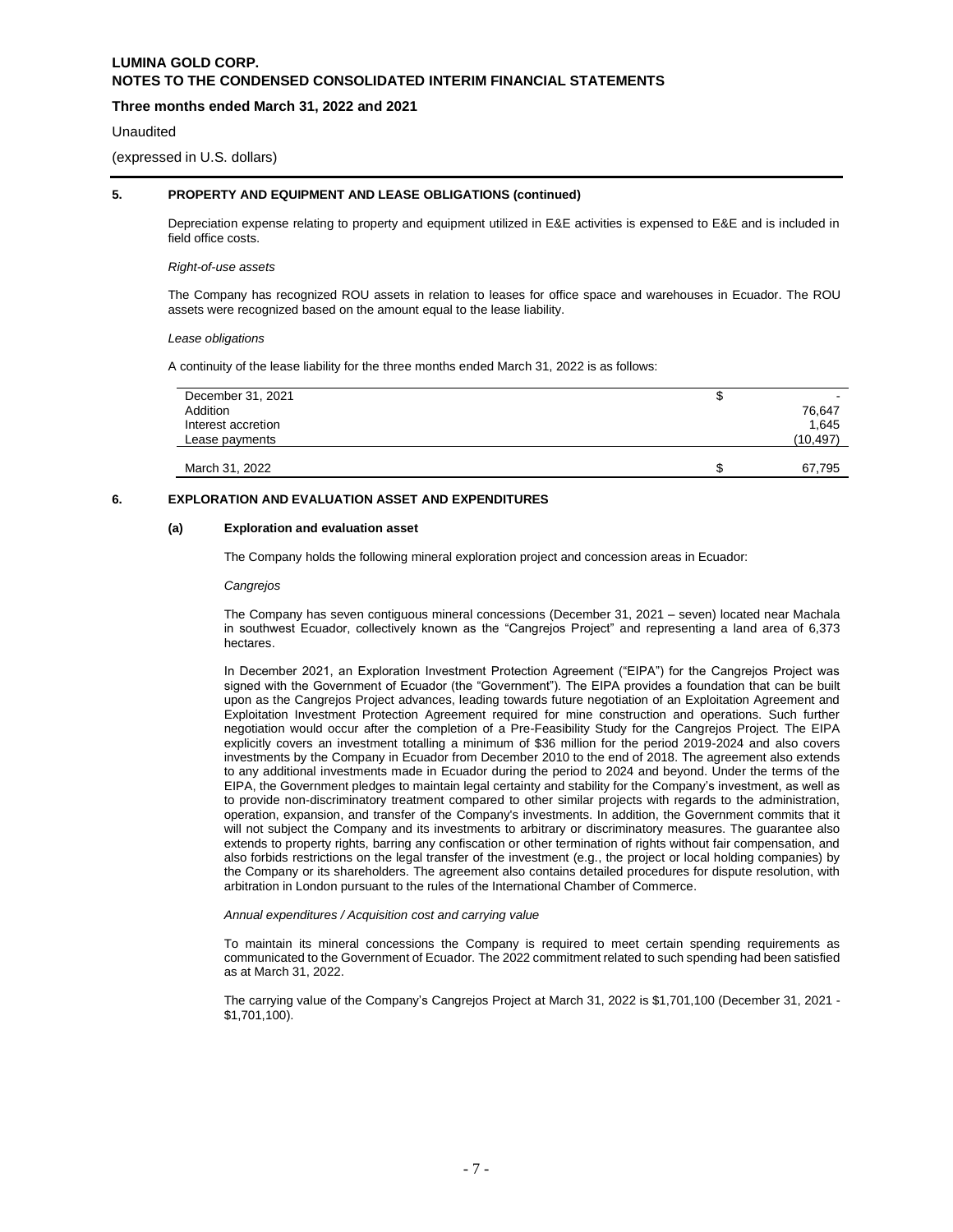# **Three months ended March 31, 2022 and 2021**

#### Unaudited

(expressed in U.S. dollars)

## **6. EXPLORATION AND EVALUATION ASSET AND EXPENDITURES (continued)**

#### **(b) Exploration and evaluation expenditures**

The Company's exploration and evaluation expenditures ("E&E") on its Cangrejos Project for the three months ended March 31, 2022 and 2021 are as follows:

|                                                             |                  | Three months ended March 31, |
|-------------------------------------------------------------|------------------|------------------------------|
|                                                             | 2022             | 2021                         |
|                                                             |                  |                              |
| Assays / Sampling                                           | \$<br>126,982    | \$<br>2,590                  |
| Camp                                                        | 321,069          | 158,804                      |
| Camp access and improvements                                | 95,967           | 28,573                       |
| Drilling                                                    | 3,439,738        |                              |
| Engineering                                                 | 360,871          | 53,433                       |
| Environmental, Health & Safety                              | 211,319          | 190,539                      |
| Field office                                                | 159,981          | 79,449                       |
| Geological consulting                                       | 118,478          | 77,999                       |
| Geological and field staff                                  | 102,827          | 5,239                        |
| Legal fees                                                  | 20,212           | 101,493                      |
| Metallurgical                                               | 67,980           |                              |
| Mineral rights and property fees                            | 143,488          | 64,562                       |
| Project management <sup>(1)</sup>                           | 175,754          | 168,702                      |
| Reports                                                     | 47,361           |                              |
| Social and community $(1)$                                  | 116,405          | 103,277                      |
| Share-based payment (Note 9(a))                             | 50,427           | 44,947                       |
| Transportation and accommodation                            | 148,552          | 82,419                       |
|                                                             |                  |                              |
| Costs incurred during the period                            | \$<br>5,707,411  | \$<br>1,162,026              |
|                                                             |                  |                              |
| Cumulative E&E incurred, beginning of period <sup>(2)</sup> | \$<br>48,962,051 | \$<br>43,406,157             |
| E&E incurred during the period                              | 5,707,411        | 1,162,026                    |
|                                                             |                  |                              |
| Cumulative E&E incurred, end of period                      | \$<br>54,669,462 | \$<br>44,568,183             |

(1) Expenses classified and recorded as project management and social and community costs include key management personnel

costs (see Note 16).<br><sup>(2)</sup> E&E expenditures have been disclosed on a cumulative basis since January 1, 2004 for the Cangrejos Project.

# **7. STANDBY LOAN**

In October 2020, the Company entered into an unsecured credit agreement (the "Standby Loan") with Ross Beaty, a shareholder of the Company. The Standby Loan was amended in September 2021. During the three months ended March 31, 2021, the Company drew-down approximately \$1.2 million on the Standby Loan. The Standby Loan (and accrued interest) was settled in the fourth quarter of 2021 by the issuance of common shares of the Company.

# **8. SHARE CAPITAL**

**Authorized:** Unlimited common shares, without par value.

| Issued and fully paid:                                                       | Number of<br><b>Common Shares</b> |    | Amount                |
|------------------------------------------------------------------------------|-----------------------------------|----|-----------------------|
| Balance, December 31, 2020<br>Shares issued on exercise of stock options (a) | 333,616,428<br>193,829            | \$ | 88,026,357<br>139,810 |
| Balance, March 31, 2021                                                      | 333,810,257                       | S  | 88,166,167            |
| Balance, December 31, 2021<br>Reimbursement of share issue costs (b)         | 376,356,273                       | \$ | 107,979,969<br>3,019  |
| Balance, March 31, 2022                                                      | 376,356,273                       |    | 107,982,988           |

(a) During the three months ended March 31, 2021, 193,829 stock options were exercised at a weighted average exercise price of \$0.41 (C\$0.52) per common share for total proceeds of \$78,714. The previously recognized share-based payment expense relating to these stock options was reclassified from share option reserve to share capital in the amount of \$61,096.

(b) In March 2022, the Company received a reimbursement of share issue costs in the amount of \$3,019 related to the brokered private placement financing that closed in October 2021.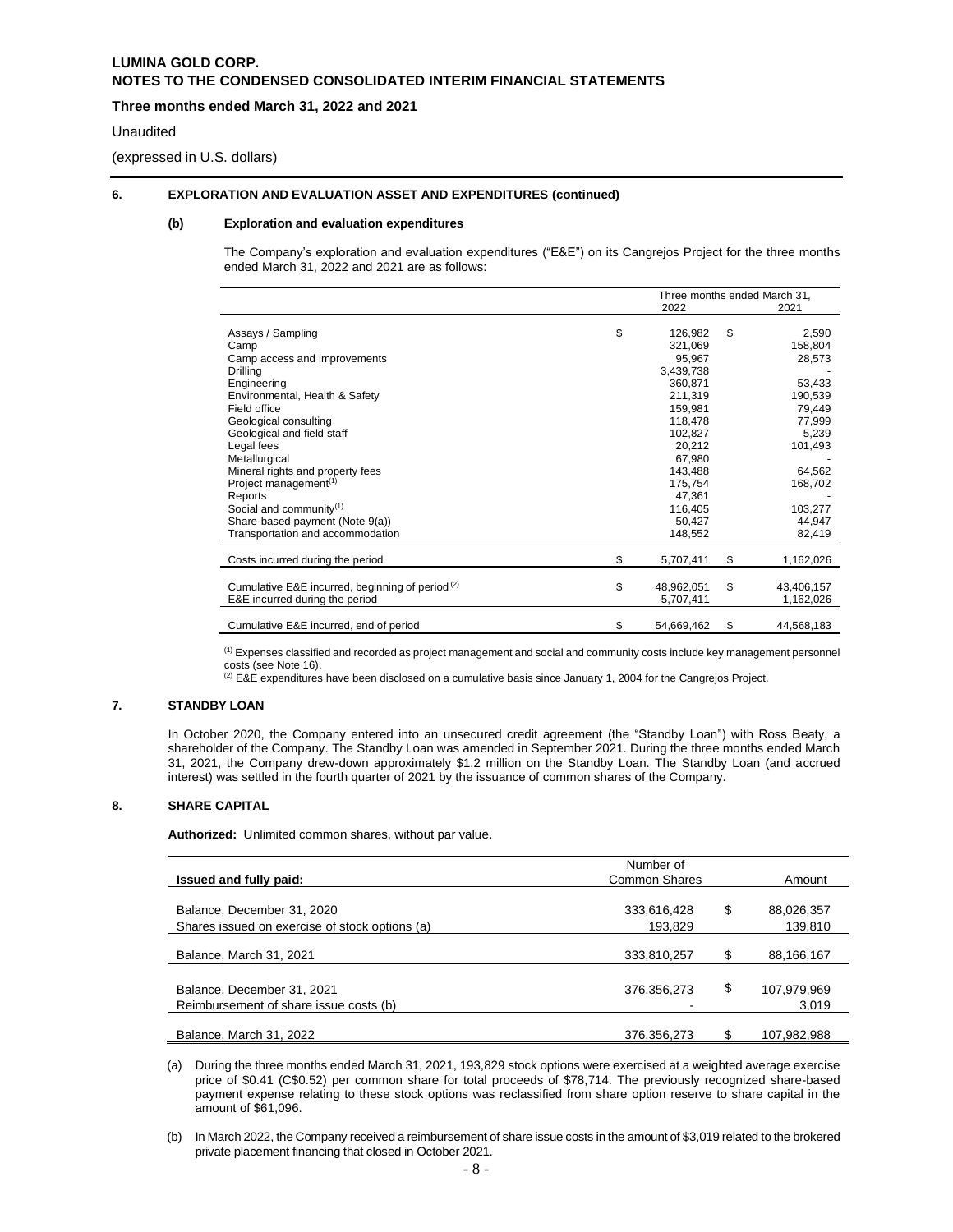# **Three months ended March 31, 2022 and 2021**

#### Unaudited

(expressed in U.S. dollars)

#### **9. SHARE-BASED PAYMENTS**

#### **(a) Stock option plan**

The Company has a stock option plan (the "Plan") whereby the Company may grant options to directors, officers, employees and consultants of the Company. The maximum number of shares that may be reserved for issuance under the Plan is limited to 10% of the total number of issued and outstanding shares on the date options are granted. In addition, the number of shares which may be reserved for issuance to any one individual may not exceed 5% of the issued shares on a yearly basis or 2% if the optionee is engaged in investor relations activities or is a consultant. Options are exercisable over periods of up to five years as determined by the Board and are required to have an exercise price no less than the closing market price of the Company's shares prevailing on the day that the option is granted less a discount of up to 25%, the amount of the discount varying with market price in accordance with the policies of the TSX Venture Exchange. The Plan contains no vesting requirements but permits the Board to specify a vesting schedule in its discretion.

The Company granted no stock options during the three months ended March 31, 2022 and 2021.

Pursuant to the Company's accounting policy for share-based payments, the fair value of options vesting during the three months ended March 31, 2022, in the amount of \$161,056 (three months ended March 31, 2021 - \$155,711) has been recorded in the condensed consolidated interim statements of loss and comprehensive loss. Of this amount, \$110,629 (2021 - \$110,764) has been included in fees, salaries and other employee benefits (Note 10) and \$50,427 (2021 - \$44,947) has been expensed to exploration and evaluation expenditures (Note 6(b)).

## **(b) Outstanding stock options**

Stock options and weighted average exercise prices are as follows for the reporting periods presented:

|                                  | Three months ended March 31, |              |          |            |     |                          |  |  |
|----------------------------------|------------------------------|--------------|----------|------------|-----|--------------------------|--|--|
|                                  |                              | 2022<br>2021 |          |            |     |                          |  |  |
|                                  |                              |              | Weighted |            |     | Weighted                 |  |  |
|                                  |                              |              | Average  |            |     | Average                  |  |  |
|                                  | Number of                    |              | Exercise | Number of  |     | Exercise                 |  |  |
|                                  | Options                      |              | Price    | Options    |     | Price                    |  |  |
|                                  |                              |              |          |            |     |                          |  |  |
| Outstanding, beginning of period | 24,800,798                   | C\$          | 0.60     | 21,856,119 | C\$ | 0.61                     |  |  |
| Exercised                        |                              | C\$          |          | (193, 829) | C\$ | 0.52                     |  |  |
| Expired                          | (500,000)                    | C\$          | 0.80     |            | C\$ | $\overline{\phantom{a}}$ |  |  |
|                                  |                              |              |          |            |     |                          |  |  |
| Outstanding, end of period       | 24,300,798                   | C\$          | 0.60     | 21,662,290 | C\$ | 0.61                     |  |  |

No stock options were exercised in the three months ended March 31, 2022. The weighted average share price at the date of exercise for share options exercised in the three months ended March 31, 2021 was \$0.65.

At March 31, 2022, the Company had outstanding stock options, including weighted average remaining contractual life, as follows:

| Options Outstanding                                     |                                                                                            |                                      |                                 |                                      | <b>Options Exercisable</b>                              |                                 |                                      |                   |  |
|---------------------------------------------------------|--------------------------------------------------------------------------------------------|--------------------------------------|---------------------------------|--------------------------------------|---------------------------------------------------------|---------------------------------|--------------------------------------|-------------------|--|
| Number<br>of Options                                    | Expiry Date                                                                                | Weighted<br>average life<br>(years)  | Exercise<br>Price               |                                      |                                                         |                                 | Number<br>of Options                 | Exercise<br>Price |  |
| 75.000<br>33.333<br>1.830.000<br>4.689.133<br>6,758,332 | April 5, 2022<br>April 5, 2022<br>December 7, 2022<br>December 4, 2023<br>October 11, 2024 | 0.01<br>0.01<br>0.69<br>1.68<br>2.53 | C\$<br>C\$<br>C\$<br>C\$<br>C\$ | 0.58<br>0.54<br>0.58<br>0.56<br>0.54 | 75,000<br>33.333<br>1.830.000<br>4.689.133<br>6,758,332 | C\$<br>C\$<br>C\$<br>C\$<br>C\$ | 0.58<br>0.54<br>0.58<br>0.56<br>0.54 |                   |  |
| 4.915.000<br>6.000.000                                  | November 25, 2025<br>November 23, 2026                                                     | 3.66<br>4.65                         | C\$<br>C\$                      | 0.75<br>0.58                         | 3.255.840<br>1.958.347                                  | C\$<br>C\$                      | 0.75<br>0.58                         |                   |  |
| 24.300.798                                              |                                                                                            | 2.97                                 |                                 | 0.60                                 | 18.599.985                                              | C\$                             | 0.59                                 |                   |  |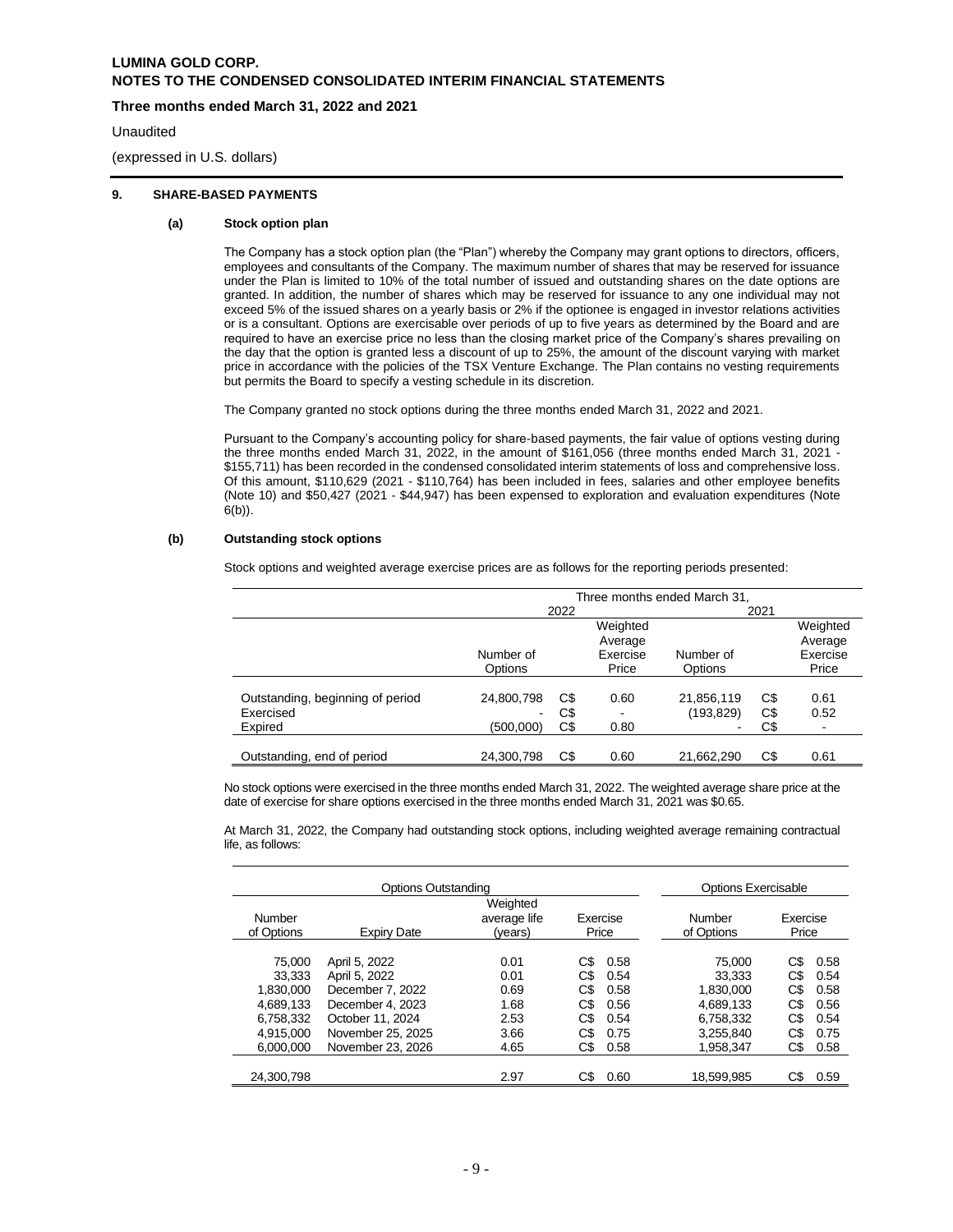# **Three months ended March 31, 2022 and 2021**

#### Unaudited

(expressed in U.S. dollars)

## **10. FEES, SALARIES AND OTHER EMPLOYEE BENEFITS**

|                                  |    | Three months ended March 31, |  |         |  |
|----------------------------------|----|------------------------------|--|---------|--|
|                                  |    | 2022                         |  |         |  |
| Fees and salaries                | \$ | 193.888                      |  | 165,190 |  |
| Other benefits                   |    | -                            |  | 944     |  |
| Share-based payments (Note 9(a)) |    | 110,629                      |  | 110,764 |  |
|                                  |    |                              |  |         |  |
|                                  | ጦ  | 304.517                      |  | 276,898 |  |

## **11. LOSS PER SHARE**

The calculation of basic and diluted loss per common share is based on the following data:

|                                                                             | Three months ended March 31,<br>2022<br>2021 |    |             |  |
|-----------------------------------------------------------------------------|----------------------------------------------|----|-------------|--|
| Net loss                                                                    | \$<br>(6, 140, 814)                          | \$ | (1,840,064) |  |
| Weighted average number of common shares outstanding (basic and<br>diluted) | 376,356,273                                  |    | 333,741,083 |  |
| Loss per share – basic and diluted                                          | \$<br>(0.02)                                 | C  | (0.01)      |  |

Basic loss per share is computed by dividing the net loss of the Company by the weighted average number of common shares outstanding during the period. The diluted loss per share reflects the potential dilution of common share equivalents, such as stock options, in the weighted average number of common shares outstanding during the period, if dilutive.

All of the stock options currently issued (see Note 9) were anti-dilutive for the three months ended March 31, 2022 and 2021.

#### **12. CAPITAL RISK MANAGEMENT**

It is the Company's objective when managing capital to safeguard its ability to continue as a going concern in order that it may continue to explore and develop its mineral properties and continue its operations for the benefit of its shareholders. The Company's objectives when managing capital are to:

- (a) continue the exploration and development of its mineral properties;<br>(b) support any expansion plans; and
- support any expansion plans; and
- (c) maintain a capital structure which optimizes the cost of capital at acceptable risk.

The Company considers its equity, which includes common shares, share-based payment reserve and accumulated deficit as capital. The Company intends to spend available working capital by carrying out its planned acquisition, exploration and development activities on mineral properties and continuing to pay administrative costs.

The Company manages its capital structure and makes adjustments to it in light of changes in economic conditions and the risk characteristic of the underlying assets. In order to maintain or adjust the capital structure the Company may issue new common shares. In order to facilitate analysis and management of its capital requirements, the Company prepares and updates annual budgets (as needed) to ensure that its acquisition and exploration operations can continue to progress. Budgets, once finalized, are approved by the Board. There have not been any changes to the Company's capital management objective, policies and processes compared to the prior year. The Company is not subject to any externally imposed capital requirements.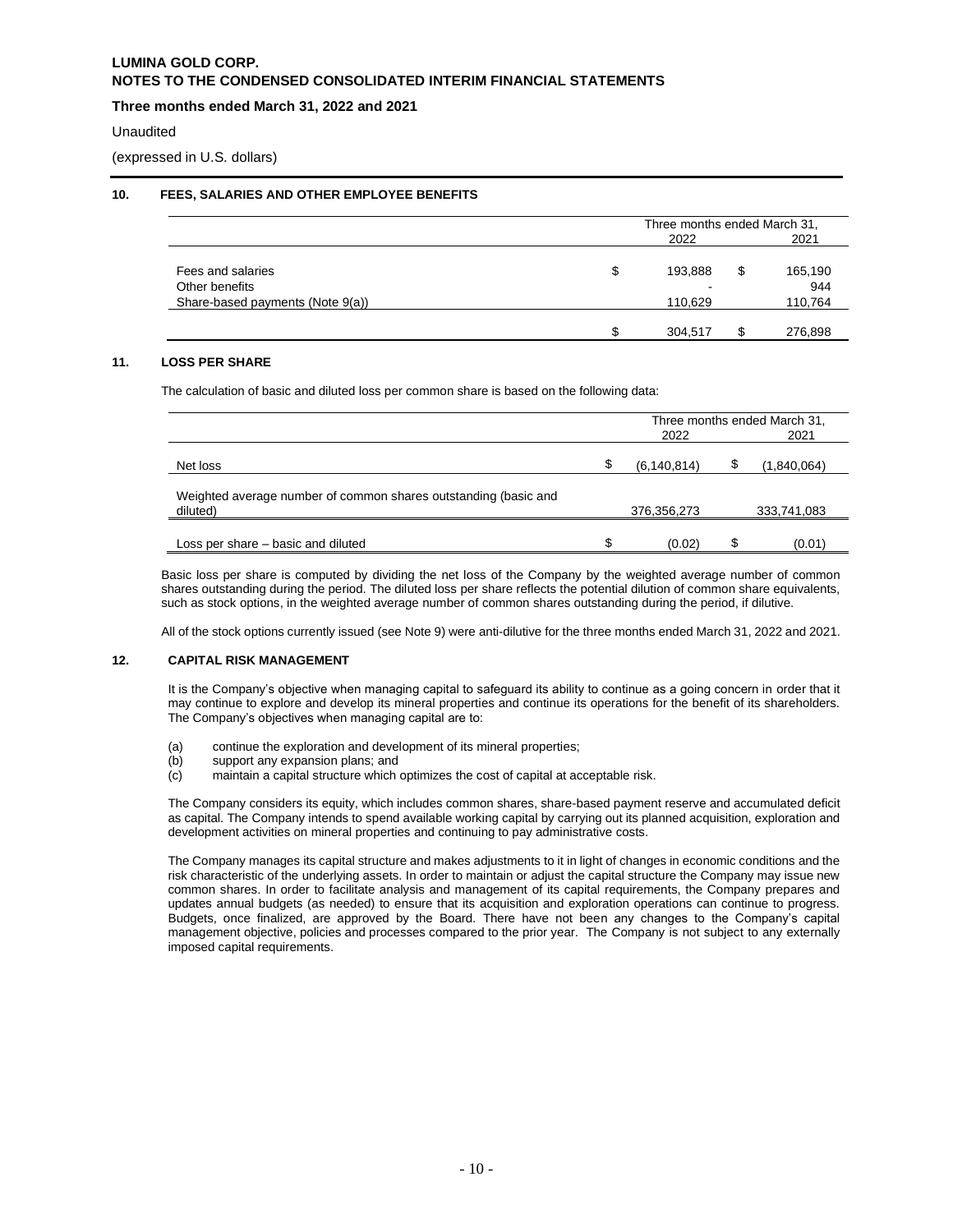## **Three months ended March 31, 2022 and 2021**

#### **Unaudited**

(expressed in U.S. dollars)

# **13. FINANCIAL INSTRUMENTS**

#### **(a) Categories of financial assets and financial liabilities**

The Company's financial assets and financial liabilities are categorized as follows:

|                                                       | Note | Category       | March 31, 2022 | December 31, 2021 |
|-------------------------------------------------------|------|----------------|----------------|-------------------|
| Cash                                                  | 3    | Amortized cost | 7,675,767      | 12,032,208        |
| Other receivables                                     | 4    | Amortized cost | 37,792         | 39,811            |
| Environmental deposit<br>Accounts payable and accrued |      | Amortized cost | 51.513         | 51,069            |
| liabilities                                           |      | Amortized cost | 2,271,045      | 712,689           |

The recorded amounts for cash, other receivables, environmental deposit and accounts payable and accrued liabilities approximate their fair value due to the short-term maturities of these instruments and/or the market interest rate being earned or charged thereon. Income earned on the Company's cash has been disclosed in the condensed consolidated interim statements of loss and comprehensive loss under the caption "interest income and other."

#### **(b) Fair Value Measurements**

The fair value of financial assets and financial liabilities at amortized cost is determined in accordance with generally accepted pricing models based on discounted cash flow analysis or using prices from observable current market transactions.

## **14. FINANCIAL INSTRUMENT RISKS**

The Company is exposed to various risks in relation to financial instruments. The main types of risk are credit risk, liquidity risk and market risk. These risks arise from the normal course of the Company's operations and all transactions undertaken are to support the Company's ability to continue as a going concern. The risks associated with financial instruments and the policies on mitigation of such risks are set out below. Management manages and monitors these exposures to ensure appropriate measures are implemented in a timely and effective manner.

#### **(a) Credit Risk**

At March 31, 2022. the Company considers that its cash, other receivables and environmental deposit are exposed to credit risk, representing maximum exposure of \$7,765,072 (December 31, 2021 - \$12,123,088). Credit risk is the risk that one party to a financial instrument will fail to discharge an obligation and cause the other party to incur a financial loss. The Company's exposure to credit risk on its cash is minimized by maintaining these assets with high-credit quality financial institutions. At March 31, 2022, the Company's cash was held at two financial institutions (December 31, 2021 – two financial institutions).

#### **(b) Liquidity Risk**

Liquidity risk is the risk that the Company will be unable to meet its financial obligations as they become due. The Company manages liquidity risk by ensuring that it has sufficient cash available to meet its obligations. These requirements are met through a combination of cash on hand, disposition of assets, accessing capital markets and loans.

At March 31, 2022, the Company's current liabilities consisted of trade and other payables of \$2,271,045, due primarily within three months from the period end. The Company's cash of \$7,675,767 at March 31, 2022, was sufficient to pay for these current liabilities.

#### **(c) Market Risks**

The significant market risk exposures to which the Company is exposed are interest rate risk, currency risk and price risk.

#### *Interest Rate Risk*

Interest rate risk is the risk that the future cash flows and fair values of the Company will fluctuate because of changes in market interest rates. Based on the Company's cash as at March 31, 2022, and assuming that all other variables remained constant, a 1% increase or decrease in interest rates would result in an increase or decrease of approximately \$76,800 in the Company's interest income on an annual basis.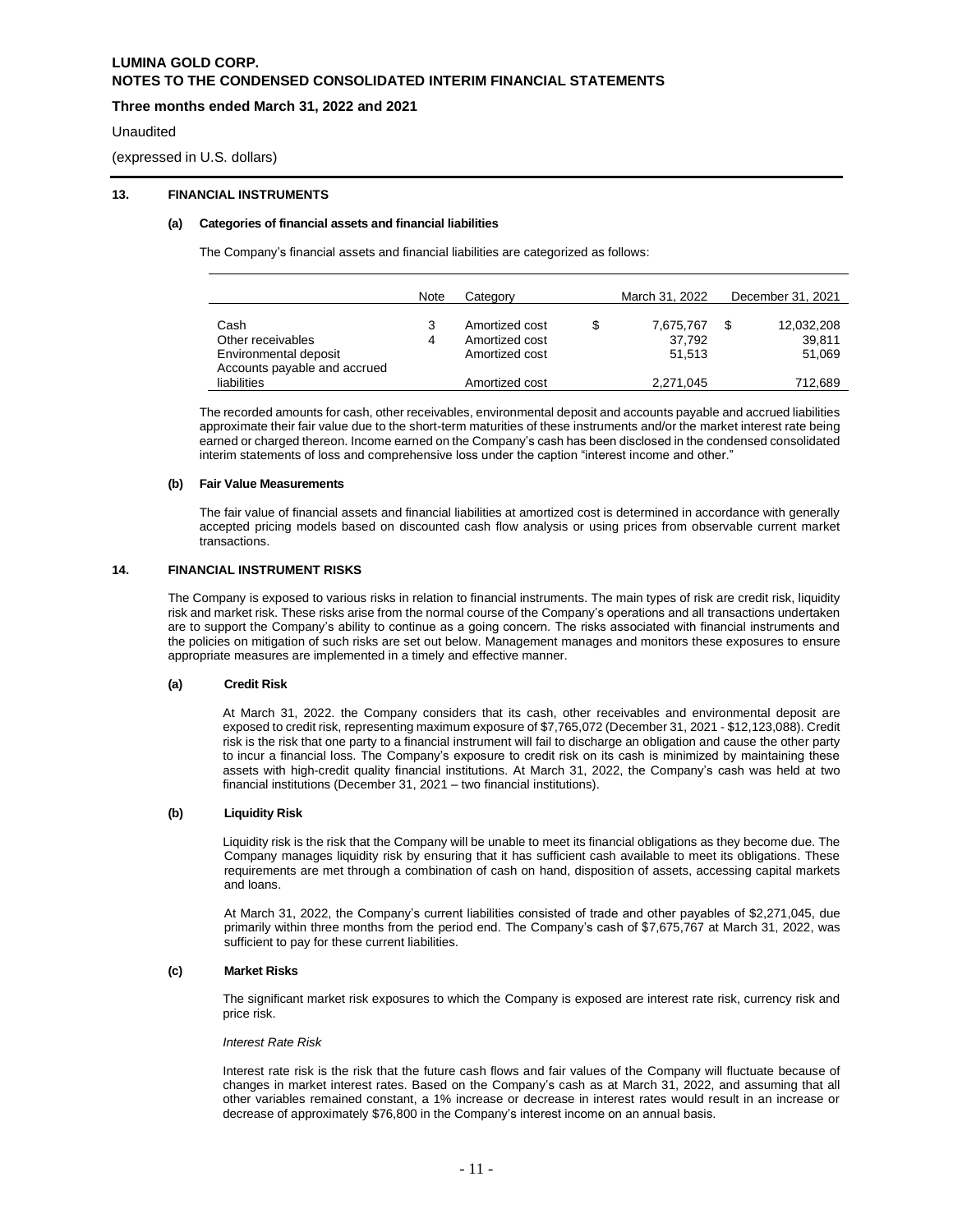# **Three months ended March 31, 2022 and 2021**

#### Unaudited

(expressed in U.S. dollars)

## **14. FINANCIAL INSTRUMENT RISKS (continued)**

#### **(c) Market Risks (continued)**

*Currency Risk*

The functional currency of Lumina and its subsidiaries is the U.S. dollar. The carrying amounts of financial assets and financial liabilities denominated in currencies other than the U.S. dollar are subject to fluctuations in the underlying foreign currency exchange rates. Gains and losses on such items are included as a component of net loss for the period.

The Company is exposed to currency risks arising from fluctuations in foreign exchange rates primarily among the U.S. dollar and Canadian dollar and the degree of volatility of these rates. While the Company incurs the majority of its expenditures in U.S. dollars, corporate G&A expenses are primarily paid in Canadian dollars. The Company does not use derivative instruments to reduce its exposure to foreign exchange and currency risks. The Company's exposure to foreign currency risks on cash balances held in foreign currencies is not expected to be significant. The Company's standby loan is denominated in Canadian dollars and is, accordingly, exposed to fluctuations in foreign exchange rates with the U.S. Dollar.

The table below shows the impact that a 1% fluctuation in foreign currency rates compared to the U.S. dollar would have on the Company's consolidated loss, comprehensive loss and equity based upon the assets and liabilities held at March 31, 2022.

| Financial Instrument Type                        |   | U.S. Dollar           | Currency                 | $+/- 1\%$<br>Fluctuation |    |                  |
|--------------------------------------------------|---|-----------------------|--------------------------|--------------------------|----|------------------|
| Cash<br>Accounts payable and accrued liabilities | S | 2,063,899<br>(81.267) | CAD dollar<br>CAD dollar | 20,639<br>(813)          | S  | (20, 639)<br>813 |
| Total                                            |   | 1.982.632             |                          | 19.826                   | \$ | (19,826)         |

*Other Price Risk*

The Company did not hold any financial instruments that had direct exposure to other price risks at March 31, 2022.

## **15. SEGMENTED DISCLOSURE**

The Company is organized into business units based on the location of its mineral properties and has one reportable operating segment, being that of the acquisition, exploration and evaluation of mineral properties in Ecuador. Reporting to the chief decision maker is carried out on a consolidated basis.

#### **16. COMPANY INFORMATION AND RELATED PARTY TRANSACTIONS**

*Information about subsidiaries*

The consolidated financial statements include the following material subsidiary:

|                                       |                          | % Equity interest at |                   |  |  |
|---------------------------------------|--------------------------|----------------------|-------------------|--|--|
|                                       | Country of Incorporation | March 31, 2022       | December 31, 2021 |  |  |
|                                       |                          |                      |                   |  |  |
| Odin Mining del Ecuador S.A. ("Odin") | Ecuador                  | 100                  | 100               |  |  |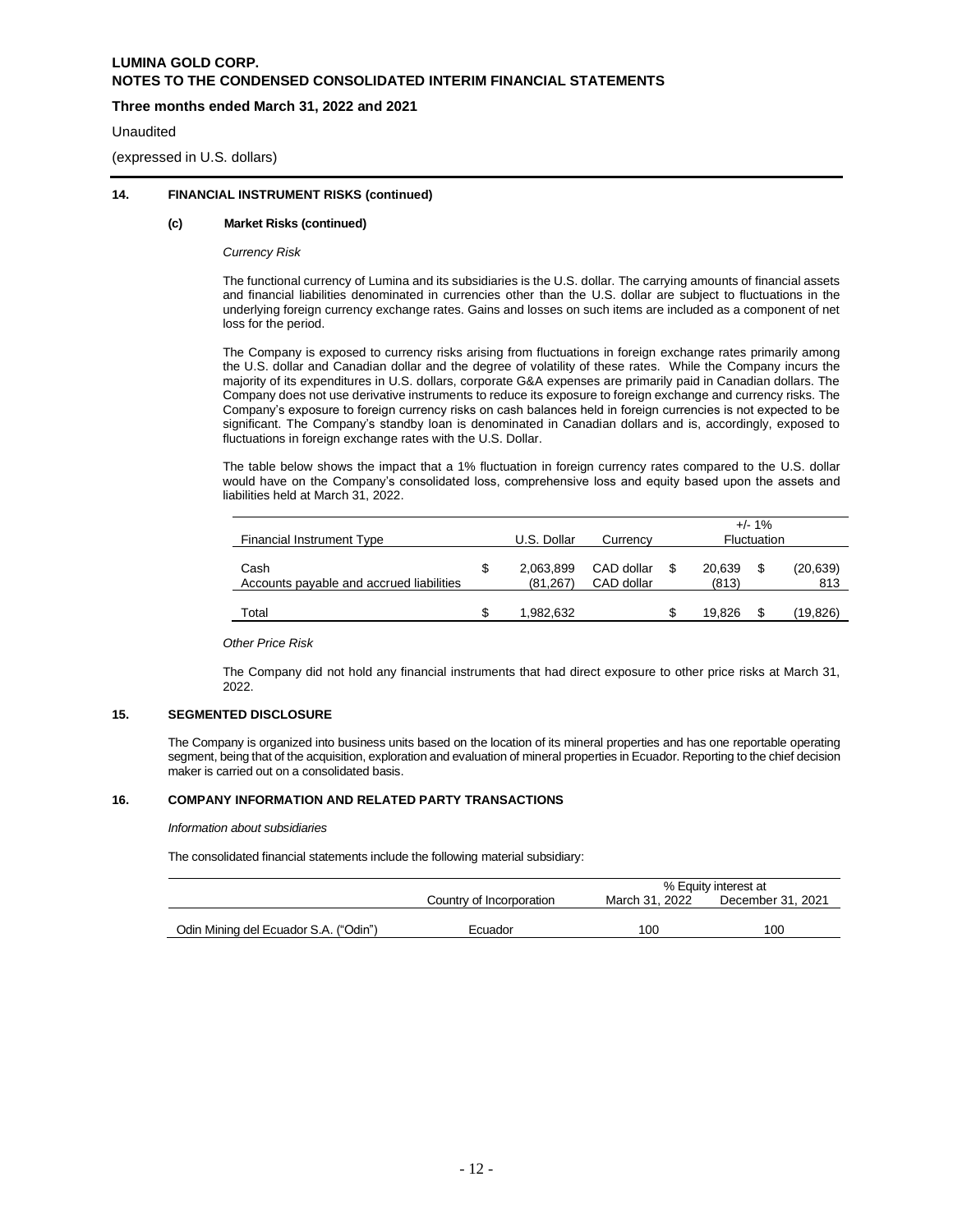# **Three months ended March 31, 2022 and 2021**

#### Unaudited

(expressed in U.S. dollars)

#### **16. COMPANY INFORMATION AND RELATED PARTY TRANSACTIONS (continued)**

#### *Related party expenses and balances*

The Company incurred the following expenses with related parties:

|                                |                                        | Three months ended March 31, |    |         |
|--------------------------------|----------------------------------------|------------------------------|----|---------|
| Company                        | Nature of transactions                 | 2022                         |    | 2021    |
|                                |                                        |                              |    |         |
| Miedzi Copper Corp. ("Miedzi") | E&E (geological)                       | \$<br>341                    | \$ | 3.002   |
| Miedzi                         | G&A                                    | 9,692                        |    | 10,997  |
| Miedzi                         | Fees                                   | 50.769                       |    | 47.164  |
| Hathaway Consulting Ltd.       | Fees                                   | 26,709                       |    | 25,529  |
| Into the Blue Management Inc.  | Fees                                   | 21.528                       |    | 24.545  |
| Koval Management Inc.          | Fees                                   | 48.591                       |    | 47,275  |
| La Mar Consulting Inc.         | E&E (social and community)             | 34.395                       |    | 32,793  |
| Luminex Services Ecuador LS-   | E&E (geological; social and community; |                              |    |         |
| EC S.A. ("Luminex Services")   | and field office)                      |                              |    | 70.762  |
| Lyle E Braaten Law Corp.       | Fees                                   | 18,959                       |    | 17,021  |
|                                |                                        |                              |    |         |
|                                |                                        | \$<br>210,984                | S  | 279.088 |

Miedzi is considered a company related by way of directors, officers and shareholders in common. Hathaway Consulting Ltd., Into the Blue Management Inc., Koval Management Inc., La Mar Consulting Inc. and Lyle E Braaten Law Corp. are related by way of being owned by directors or officers of the Company. Luminex Services is a wholly owned subsidiary of Luminex Resources Corp. ("Luminex") and provided personnel services to Odin in 2021. Luminex is considered a related party by way of directors, officers and shareholders in common.

Related party transactions are recognized at the amounts agreed between the parties. Outstanding balances are unsecured and settlement occurs in cash. At March 31, 2022, there were no amounts owing to related parties for transactions between the above-noted companies (December 31, 2021 – \$Nil).

#### *Key management personnel compensation*

Key management of the Company are the directors and officers of Lumina and their remuneration includes the following:

|                                                      |   | Three months ended March 31, |  |              |  |
|------------------------------------------------------|---|------------------------------|--|--------------|--|
|                                                      |   | 2022                         |  | 2021         |  |
| Short-term benefits (i)<br>Share-based payments (ii) | S | 207.953 \$<br>-              |  | 201,983<br>- |  |
| Total remuneration                                   |   | 207.953                      |  | 201,983      |  |

(i) Short-term benefits include fees and salaries, including where those costs have been allocated to E&E expenditures (see Note 6(b)).

(ii) Share-based payments are the fair value of options granted (vested and unvested) to key management personnel as at the grant date (see Note 9(a)), including where those amounts have been allocated to E&E expenditures.

(iii) Key management personnel were not paid post-employment benefits, termination benefits, or long-term benefits during the three months ended March 31, 2022 and 2021.